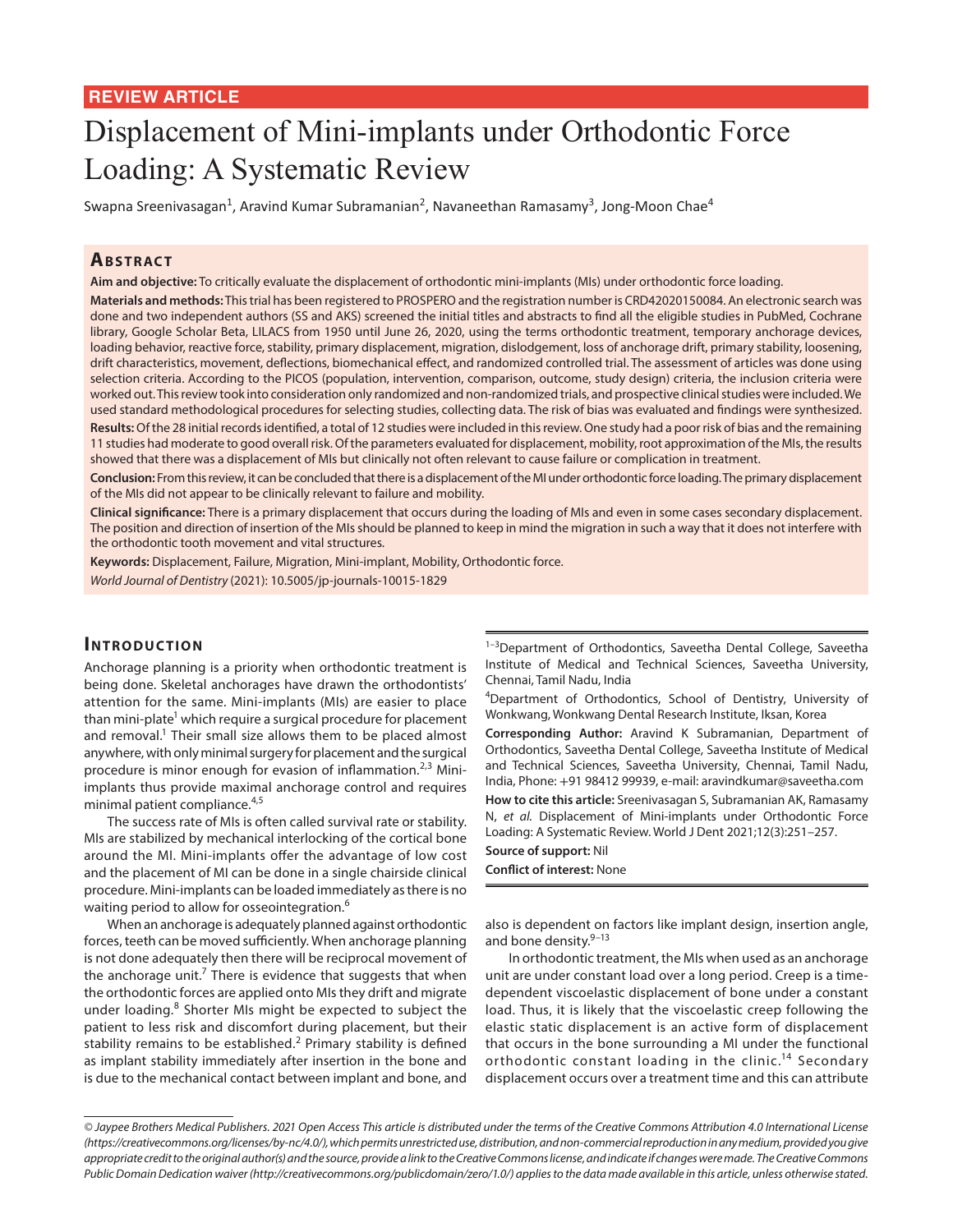to clinical scenarios where the MIs are in close root proximity and can even root resorption.15

Various pieces of evidence in the literature have reported a progressive migration of the implants upon orthodontic loading.16 The main objective is to assess the clinical trials and prospective studies that evaluate the displacement, migration, or mobility of orthodontic MIs on the application of orthodontic force. The secondary outcomes that are assessed in this study are the mobility and failure of MIs.

This systematic review aims at the displacement of MIs by evaluating how strong is the mechanical interlocking of the MIs with the cortical bone and dislodgement or the drift characteristics of the MIs on the application of orthodontic force. The null hypothesis of this systematic review is that there is no displacement of MI when loaded for orthodontic treatment and the alternate hypothesis is there is a displacement of MI when being loaded for orthodontic treatment. The objective of the study was to assess the displacement, mobility, and root approximation of the MIs which were used as skeletal anchorage and were loaded during orthodontic treatment.

#### **MATERIALS AND METHODS**

This trial has been registered to PROSPERO (International Prospective Register of Systematic Reviews) and the registration number is CRD42020150084 in accordance with the Preferred Reporting Items for Systematic Reviews and Meta-Analyses (PRISMA) checklist of systematic reviews and meta-analyses.

Two independent authors (SS and AKS) screened the initial titles and abstracts to find all the eligible studies from 1950 until June 26, 2020, from PubMed, Cochrane library, Google Scholar Beta, and LILACS using the terms Malocclusion, orthodontic treatment, orthodontic tooth movement, orthodontic therapy, orthodontic appliance, orthodontic patients, temporary anchorage devices, Screw, mini-screw, mini-implant, skeletal anchorage, orthodontic anchorage, anchor loss, loading behavior, reactive force, stability, primary displacement, migration, dislodgement, loss of anchorage drift, primary stability, loosening, drift characteristics, movement, deflections, biomechanical effect, randomized controlled trial, NOT functional appliance, corticotomy, and microosteoperforation. The full texts were retrieved according to their inclusion and exclusion criteria. All differences of opinions were discussed and resolved. If necessary, the third author (NR) was consulted. The results were screened with title and abstract screening to select which studies will be included in this review. The references used in these studies were hand-searched to see if there were any clinical trials included.

The data were collected that were included based on the author's name, publication year, study type, subjects, interventions, age group, treatment time, method of measurements, and outcomes assessed. The data of studies that assessed MI displacement, mobility, and failure rates in MIs placed in subjects at various locations for skeletal anchorage were considered.<sup>5,8,15-24</sup> Two independent authors assessed the studies included for the studies and were discussed with the third author.

The eligibility criteria were defined based on the PICO research strategy for clinical practice based on scientific evidence. The inclusion criteria for this review included participants undergoing fixed orthodontic treatment and that use MI, the types of study designs included were randomized controlled trials, prospective and retrospective clinical trial; and the outcome measures taken into consideration were displacement and mobility of MIs under orthodontic force loading. The exclusion criteria for this systematic review were studies that were done *in vitro* or using FEM analysis or in animals, studies that used other modes of skeletal anchorage other than MIs, and studies that were conducted on patients below 14 years and older than 50 years.

Based on the exclusion criteria, we have excluded the studies that assessed the displacement of MIs but were not performed as clinical trials and did not assess these results in patients and were tested in artificial environment or simulation studies.<sup>1,2,7,9,14,25-33</sup>

Two independent authors assessed the risk of bias for all the studies included. A fourth author was asked for advice and the final decision was made.

The PRISMA flow diagram of the selection of studies is represented (Flowchart 1). The search strategy helped us retrieve the following number of records from databases: PubMed (*n* = 81), Google scholar (*n* = 48), and Cochrane (*n* = 3) totalling 132 studies. After deletion of duplicates, there were 79 records for the title and abstract reading of which a total of 45 were eliminated as they were not relevant to the topic or did not meet the inclusion criteria. After reading the full article, 12 articles were chosen for qualitative analysis (Table 1). Articles could not be considered for a quantitative meta-analysis given the heterogeneity of the included studies.

Randomized trials were assessed using the Cochrane Risk of Bias (RoB 2.0) tool, Higgins JPT 2016 which involves judgment on seven headings as formulated by the Cochrane Group.<sup>34</sup> The risk of bias for each of the domains and overall risk of bias was made as per the recommendations of the RoB 2.0 tool. Trials were classified overall as having a low risk of bias, some concerns of bias, or a high risk of bias as described in the RoB 2.0 tool. Non-randomized trials were assessed on Newcastle–Ottawa quality assessment scale.<sup>35</sup> The risk of bias for each of the headings and overall risk of bias was made as per the recommendations of the ROBINS-I tool.<sup>36</sup> Trials were classified overall as having no information, low risk, moderate risk, serious risk, or critical risk of bias (Fig. 1).

The possible influence of small study publication biases on review findings was considered and formed a part of the Grading of Recommendations, Assessment, Development and Evaluation (GRADE) level of evidence (GRADEpro Guideline Development Tool, available online at gradepro.org). $37$  The influence of small study biases was addressed by the risk of bias criterion "study size". Assessment of the quality of the body of evidence-based on Oxford's CEBM table.<sup>38</sup>

# **RESULTS**

#### **Selection and Characteristics of Studies**

The patients' age ranges from 11.5 to 48 years. The sample size ranges from 8 to 87 patients. The various methods of assessing displacement and primary stability in these studies included measurement of mobility using lateral cephalogram, periapical radiographs, computed tomography (CT), cone-beam CT (CBCT), and tweezers. Most of the articles assessed used the following techniques of checking the movement, mobility, extrusion, tipping of MIs, and assessing for root proximity (Table 1). All the studies assessed MIs for the duration of 1 month, 4 to 9 months, and/or during the full-time retraction.

Liu et al. assessed the movement of MIs in lateral cephalogram.<sup>21</sup> One prospective clinical trial followed up for 6 months used 3-dimensional (3D) analysis using CT scans. Alves et al.<sup>17</sup> and Son et al. assessed CBCT for analysis. The MI follow-up was started immediately,  $1-2$  weeks after the initial MI placement.<sup>23</sup> Among

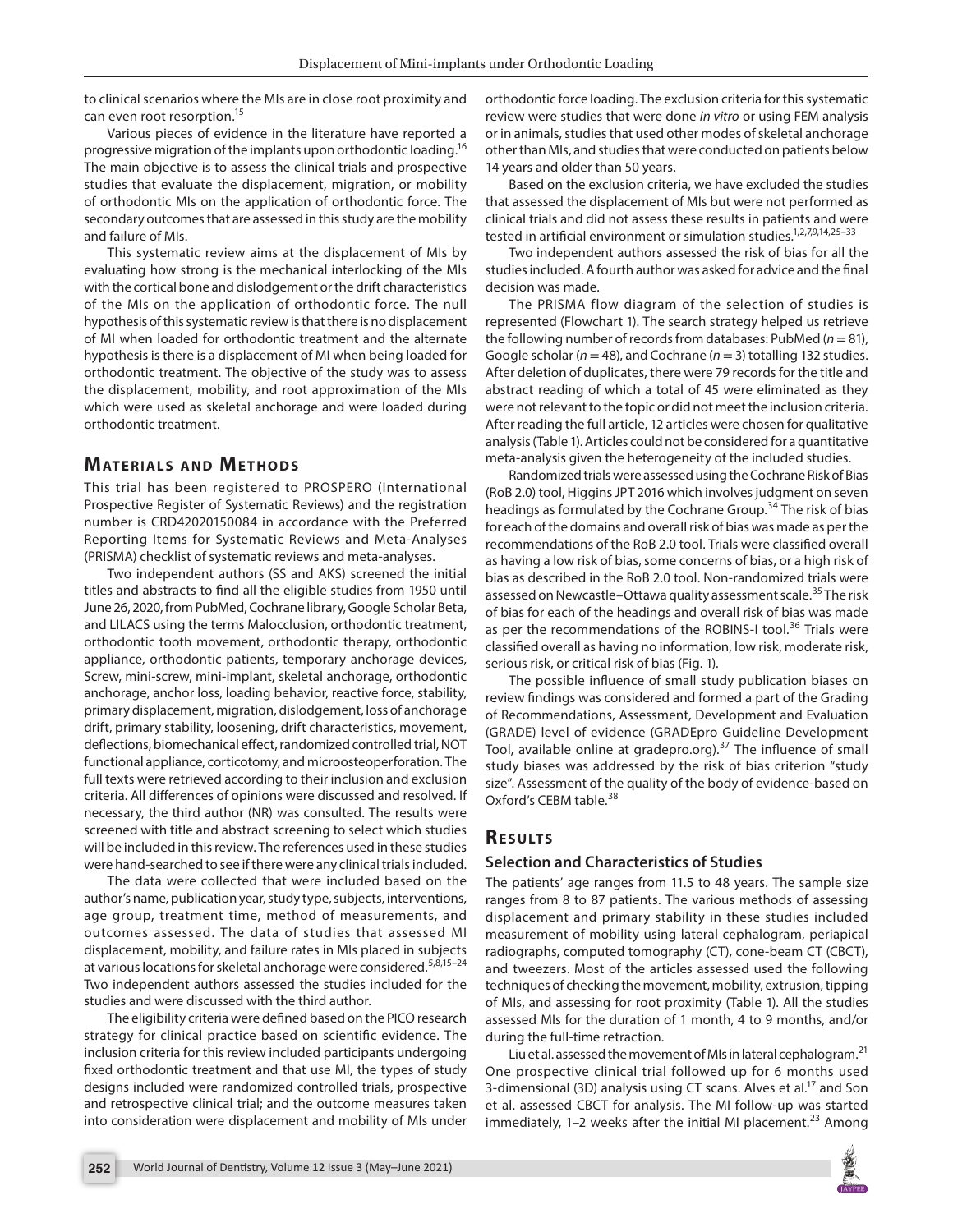

the various outcomes assessed from this review the method of retraction force application was done using NiTi coil springs and e chains to load the MIs. An adequate period of follow-up was observed in studies ranging from 1 month to up to 9 months in most studies whereas certain studies did not mention the period of follow-up.

Table 2 shows the evidence level selected studies and most of the studies had level 3 evidence and two studies had level 2 evidence.

#### **Risk of Bias in the Studies–Newcastle–Ottawa Quality Assessment Scale**

Liu et al. had a poor overall assessment.<sup>21</sup> The Newcastle-Ottawa scale as shown in Table 3, four articles had a good overall assessment, three articles had a moderate overall scale based on selection, comparability, and outcome (Table 4).

#### **Risk of Bias in the Studies–Cochrane RoB 2.0 Tool**

In the study (Fig. 1) by Hedayati et al., there was low risk.<sup>5</sup> The other included studies had an unclear risk due to missing outcome data. Quality score was a risk of uncertain bias.

In terms of displacement observed from these trials, it can be assessed as horizontal displacement and vertical displacement. Horizontal displacement has been assessed either as the entire screw or according to the region as head, body, and the tail and was observed from 0.1 to up to >1 mm. The vertical displacement was assessed as extrusion of the MI was recorded from 0.1 to 0.8 mm. Hedayati et al. and Wang et al. studies showed an increased extrusion of 0.5 to 0.8 mm. Certain studies such as that of Kinzinger et al. had assessed the angular displacement as tipping off the MI up to 6° from its original insertion. The secondary parameters assessed were mobility and root approximation.

#### **Assessment of Quality of Evidence**

The GRADE evidence profile table is shown in Table 3. The evidence for the outcomes evaluated ranged from low to moderate quality suggesting that the report can differ from the measures evaluated.

#### **Dis c u s sio n**

Absolute anchorage is when there is no movement of the placed MI due to the reactionary force that is applied to move the teeth.<sup>39</sup> Skeletal anchorage aims at achieving an absolute anchorage. In this review, we aim at assessing if the MIs or screws used as skeletal anchorage in orthodontics migrated or displaced as a reciprocal reaction to the force applied. According to Newton's law which states that for every action in nature there is an equal and opposite reaction. It is nature's action to have a reactionary force on the MI when another force is applied to the implant in the opposite direction of its mechanical engagement to the bone.

Many factors are the cause for MI displacement. Mini-implants require some kind of surgical intervention and no implant can be directly placed and force applied through elastics.<sup>40</sup>

The implant factors that affect the rate of stability of an implant can be numerous. Implants can be self-drilling or self-tapping MIs and in the maxilla, there has been reported more successful use of self-tapping, as there are higher failure rates and more chance of mobility in self-drilling.<sup>41</sup> In orthodontic MIs, there have been attempts made to modify the implant surface like sandblasting, etching to improve their stability throughout the treatment period.<sup>18</sup> This is also based on the fact that this anchorage influences the orthodontic treatment and tooth movement.<sup>42</sup> Motoyoshi et al. stated that abutment was effective in raising initial implant stability.<sup>43</sup> Hedayati et al. extensively studied the MIs and stated that titanium screws are better for anchorage as in orthodontic treatment the MIs are loaded for 6–7 months and continuously loaded to  $150-200$  g.<sup>5</sup>

The next set of factors to be taken into consideration about the stability of implant is its placement-related factors. Liu et al. suggested that a mesial site for MI placement will be a better choice for its long-term stability.21 Łyczek et al. conducted a study that tested antibiotic prophylaxis for MI success but they did not report any statistically significant success.<sup>22</sup> El-Beialy et al. reported that the vertical placement angle and the length of the MI did not determine its success.<sup>19</sup> If a drill needs to be used to place MIs, it is

World Journal of Dentistry, Volume 12 Issue 3 (May–June 2021) **253**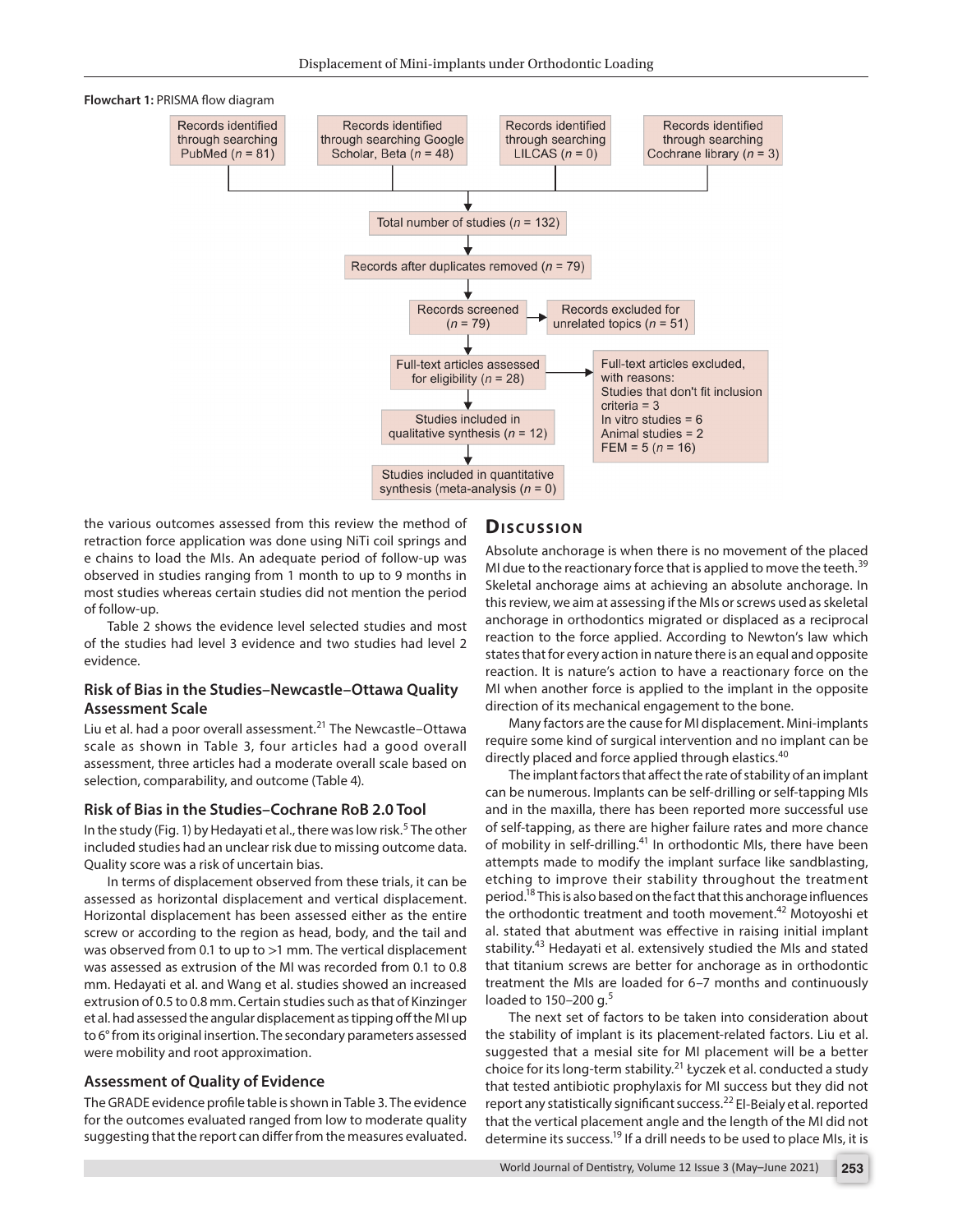|                                        | Table 1: Individual study characteristics          |                                |                         |                                                               |                                                                 |                                     |                                             |                                                                                          |                                                                                                           |                                            |                                                                     |
|----------------------------------------|----------------------------------------------------|--------------------------------|-------------------------|---------------------------------------------------------------|-----------------------------------------------------------------|-------------------------------------|---------------------------------------------|------------------------------------------------------------------------------------------|-----------------------------------------------------------------------------------------------------------|--------------------------------------------|---------------------------------------------------------------------|
| Study                                  | Study design                                       | Sample<br>size                 | Age                     | noi<br>Intervent                                              | Force applica-<br>tion                                          | Time of load-<br>ing                | Time interval                               | Outcome assessed                                                                         | Displacement                                                                                              | Measuring<br>method                        | Statistical<br>analysis                                             |
| Liou et al.<br>$2004^{8}$              | Retrospec-<br>tive study                           | 16 pa-<br>tients               | $22 - 29$<br>years      | $32$ mini-<br>screws                                          | spring-150g<br>NiTi coil                                        | Immediately                         | 9 months                                    | mini-implants<br>Movement of                                                             | Horizontal head: 0.4<br>$0.3$ ; Tail: $-0.1 \pm 0.5$ ;<br>$\pm$ 0.5; Body: 0.1 $\pm$<br>Extrusion 0.1-0.2 | cephalogram<br>Lateral                     | error analysis<br>Paired t-test;                                    |
| Park et al.<br>$2006^{23}$             | Retrospec-<br>tive study                           | $87$ pa-<br>tients             |                         | 15.5 years 227 screws of<br>4 types                           | NiTi coil spring-<br>super thread or<br>Power chain or<br>200 g | Not specified                       | Not men-<br>tioned                          | Mobility                                                                                 | 3.203 odd ratio                                                                                           | Cotton twee-<br>zers                       | Chi-square test;<br>Student t-test;<br>logical regres-<br>sion test |
| et al. $20075$<br>Hedayati             | randomized<br>Prospective<br>control trial         | tients (2<br>groups)<br>19 pa- | $15.5 - 19$<br>years    | 9 maxilla; 18<br>mandible                                     | NiTi coil spring<br>$-180g -$                                   | 7-11 days af-<br>ter insertion      | of retraction<br>Start to end               | Movement of<br>screw                                                                     | Horizontal: 0-0.25;<br>extrusion-0.5-0.8                                                                  | cephalogram<br>Lateral                     | Chi-square test<br>Paired t-test;                                   |
| Wang                                   | Retrospec-<br>et al. 2008 <sup>16</sup> tive study | 32 pa-<br>tients               | patients<br>18-48       | 64 mini-<br>screws                                            | spring-200-400<br>NiTi closed coil<br>$\sigma$                  | 2 weeks after<br>placement          | 5 Months                                    | Displacement of<br>body, and head<br>mini-screw tail,                                    | Head: 0.7-0.8; Body:<br>$0.4 - 0.5$ ; Tail: $0.2 - 0.3$ ;<br>Extrusion-0.5-0.8                            | cephalogram<br>Lateral                     | Student's t-test;<br>Paired t-test;<br>Correlation<br>coefficient   |
| et al. $2008^{20}$<br>Kinzinger        | Retrospec-<br>tive study                           | 8 patients                     | 12.2 years 16 mini-     | screws                                                        | fied-200-240<br>Not speci-<br>$\leq$                            | 1 week after<br>placement           | 6.5 months                                  | extrusion of mini-<br>tipping, and<br>Movement,<br>implant                               | Head: $0.95 \pm 0.82$ ;<br>6.23°; Extrusion:<br>Tipping: 2.65 ±<br>$0.21 \pm 0.28$                        | cephalogram<br>Lateral                     | Paired t-test                                                       |
| et al. 2009 <sup>19</sup><br>El-Beialy | Prospective<br>trial                               | $12$ pa-<br>tients             | specified<br><b>Not</b> | 18-mandible<br>22-maxilla;                                    | ס<br>fied-150-250<br>Not speci-                                 | 2 weeks after<br>placement          | 6 months                                    | implant head, and<br>tail, extrusion of<br>mini-implants,<br>Movement of<br>mini-implant | 0.828; Extrusion<br>Head: 1.08; Tail:<br>0.548                                                            | ric analysis of<br>3D volumet-<br>CT scans | Paired t-test;<br>Correlation<br>coefficient                        |
| Türköz et al.<br>201044                | randomized<br>Prospective<br>clinical trial        | 62 pa-<br>tients               | $11.5 - 19.9$<br>years  | 112 titanium<br>mini-im-<br>plants (3<br>groups)              | fied-200 g<br>Not speci-                                        | 2 weeks after<br>placement          | till the end of<br>1 month and<br>treatment | Root approxima-<br>tion                                                                  | Not specified                                                                                             | radiograph<br>Periapical                   | Z tests                                                             |
| et al. 2011 <sup>18</sup><br>Calderón  | Prospective<br>clinical trial                      | $13$ pa-<br>tients             | specified<br>Age not    | 24 Mini-<br>screws                                            | NiTi closed coil<br>g<br>spring-150                             | 4 weeks after<br>placement          | 4 months                                    | Angular displace-<br>ment                                                                | tipping in 65% mini-<br>More than 1°<br><b>SCrews</b>                                                     | radiographs<br>Occlusal                    | Non-paramet-<br>ric ANOVA                                           |
| Alves et al.<br>2011 <sup>17</sup>     | Prospective<br>clinical trial                      | 15 Patients                    | $29.7 - 31.4$<br>years  | implants<br>41 mini-                                          | fied-200 g<br>Not speci-                                        | ter insertion<br>Next day af-       | 5 months                                    | Displacement,<br>mobility                                                                | sion not mentioned<br>Tail-0.27-0.6; Extru-<br>Head: 0.29-0.78;                                           | struction of<br>CBCT scans<br>3D Recon-    | Descriptive<br>statistics                                           |
| Liu et al.<br>$2011^{21}$              | Retrospec-<br>tive study                           | 60 pa-<br>tients               | $19 - 27$<br>years      | $\frac{1}{2}$                                                 | chain-150 g<br>Elastic                                          | Not specified                       | Start to end<br>of space<br>closure         | screw head and<br>ment of mini-<br>Drift displace-<br>iied                               | Extrusion-not men-<br>Head: $0.23 \pm 0.08$ ;<br>Tail: 0.23 ± 0.07;<br>tioned                             | FEM analysis<br>using whole<br>skull CT    | Descriptive<br>statistics                                           |
| Son et al.<br>$2014^{24}$              | Prospective<br>study                               | 70 pa-<br>tients               | $16 - 31$<br>years      | 140 Screws (2<br>groups) Self<br>self-tapping<br>drilling and | Not specified-2<br>newton's                                     | Immediately<br>after place-<br>ment | Not specified                               | bility; root contact<br>Mini-screws mo-                                                  | $17.9 - 22.9$                                                                                             | values CBCT<br>Periotest                   | Descriptive<br>statistics                                           |
| $201822$<br>al. 2018 <sup>22</sup>     | 2 Arm paral-<br>lel pilot RCT                      | 38 Pa-<br>tients               | specified<br><u>b</u>   | 76 Screws                                                     | Not specif-<br>$ic-200g$                                        | 1 week after<br>placement           | Not specified                               | Stability of mini-<br>implants                                                           | 4% failure                                                                                                | tweezers<br>Cotton                         | Descriptive<br>statistics                                           |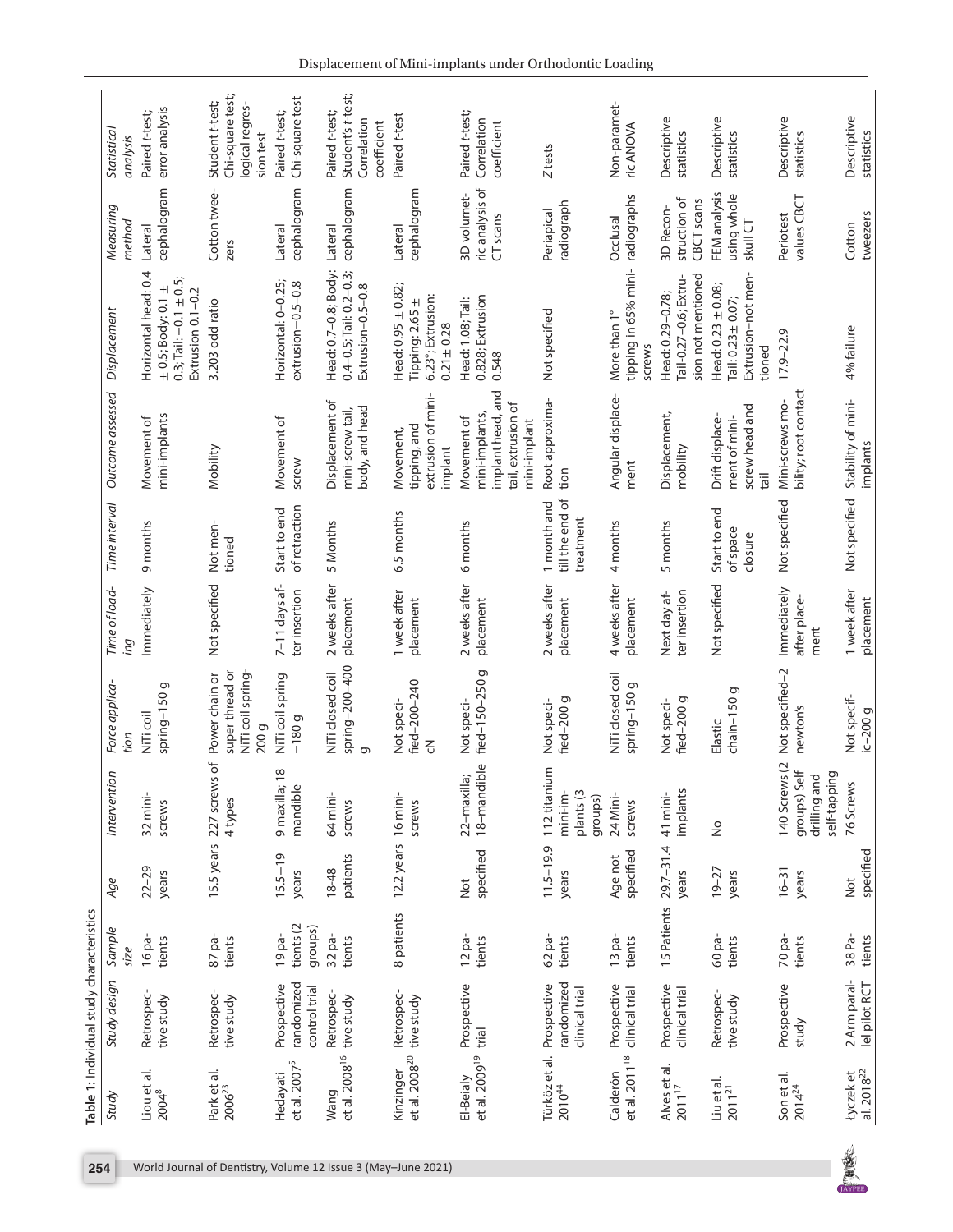

**Fig. 1:** Risk of bias graph for included RCT–COCHRANE RoB 2.0 Tool

#### **Table 2:** Evidence level of selected studies

| No             | Author and year          | Study design                             | Level of<br>evidence |
|----------------|--------------------------|------------------------------------------|----------------------|
| 1              | Liou et al. 2004         | Retrospective clinical trial             | Level 3              |
| $\overline{2}$ | Park et al. 2006         | Retrospective clinical trial             | Level 3              |
| 3              | Hedayati et al.<br>2007  | Prospective randomized<br>control trial  | Level <sub>2</sub>   |
| 4              | Wang et al. 2008         | Retrospective clinical trial             | Level 3              |
| 5              | Kinzinger et al.<br>2008 | Retrospective clinical trial             | Level 3              |
| 6              | El-Beialy et al.<br>2009 | Prospective clinical trial               | Level 3              |
| 7              | Turkoz et al. 2010       | Prospective randomized<br>clinical trial | Level <sub>2</sub>   |
| 8              | Calderon et al.<br>2011  | Prospective clinical trial               | Level 3              |
| 9              | Alves et al. 2011        | Prospective Clinical trial               | Level 3              |
| 10             | Liu et al. 2011          | Retrospective clinical trial             | Level 3              |
| 11             | Son et al. 2014          | Prospective randomized<br>clinical trial | Level 3              |
| 12             | Lycek et al. 2018        | 2 arm parallel pilot RCT                 | Level <sub>2</sub>   |

better to place with smaller diameter drills to contribute to better clinical stability.<sup>24</sup> Migliorati et al. noted that torque values play an important role in the stability of the MIs; early torque decrease after implant placement suggests relaxation phenomenon and the implant is stable for a longer period.<sup>26</sup> Higher values of torque may result in higher failure rates because of bone compression and microdamage and can also cause fracture of the MIs. Chatzigianni

**Table 3:** Grade working group grades of evidence

Mini-implant dislodgement with [orthodontic loading] when used for [skeletal anchorage]

Patient or population: [Orthodontic patient] who need [Maximum Anchorage]

Settings: [Dental practice]

Intervention: [Orthodontic mini-implant]

| Mini-implant<br>12<br>⊕⊕⊕⊝ mod-<br>dislodgement<br>erate<br>Mobility of<br>mini-implant | Comments                                                                                                                                                                                                              |
|-----------------------------------------------------------------------------------------|-----------------------------------------------------------------------------------------------------------------------------------------------------------------------------------------------------------------------|
|                                                                                         | Displacement or<br>mobility did not ap-<br>pear to be clinically<br>relevant. Most of the<br>studies confirmed<br>that significant<br>secondary displace-<br>ment occurred under<br>orthodontic loading<br>over time. |

\*The basis for the assumed risk (e.g., the median control group risk across studies) is provided in footnotes. The corresponding risk (and its 95% confidence interval) is based on the assumed risk in the comparison group and the relative effect of the intervention (and its 95% CI).

GRADE Working group grades of evidence

High quality: Further research is very unlikely to change our confidence in the estimate of effect.

Moderate quality: Further research is likely to have an important impact on our confidence in the estimate of effect and may change the estimate.

Low quality: Further research is very likely to have an important impact on our confidence in the estimate of effect and is likely to change the estimate.

Very low quality: We are very uncertain about the estimate.

et al. stated that at higher force levels, longer and wider MIs are less displaced.<sup>9</sup> Brettin et al. suggested that bicortical MIs for better resistance when compared with monocortical skeletal anchorage.<sup>31</sup> Pickard et al. stated that even though the MI is only as small as 6 mm, there are chances that the lingual cortex is reached during placement, for maximum stability and resistance to failure the MI should be loaded along its long axis. $30$ 

Park et al. explained various factors such as the host and the environment that determine the stability of the MIs.<sup>13</sup> They reported more mobility and failure in the right side and the mandible when compared to the left side and maxilla. Lee et al. reported the effect of hygiene in the right and left side due to right-handedness and the better the hygiene there is less chance of inflammation which allows for a better chance of success of the orthodontic MIs.<sup>12</sup> Park et al. commented on the direction of loading as an important factor that influences if the implant gets displaced on loading.<sup>13</sup> Singh et al. found out that there is a winding movement of MI upon orthodontic loading.<sup>33</sup>

On assessing the displacement or the absoluteness of the anchorage, Moon et al. concluded that most displacements of orthodontic MIs happened in the initial 2 months and failure occurred within 4 months.27 Alves et al. studied the migration of MIs by measuring the movement of the head and the tail of the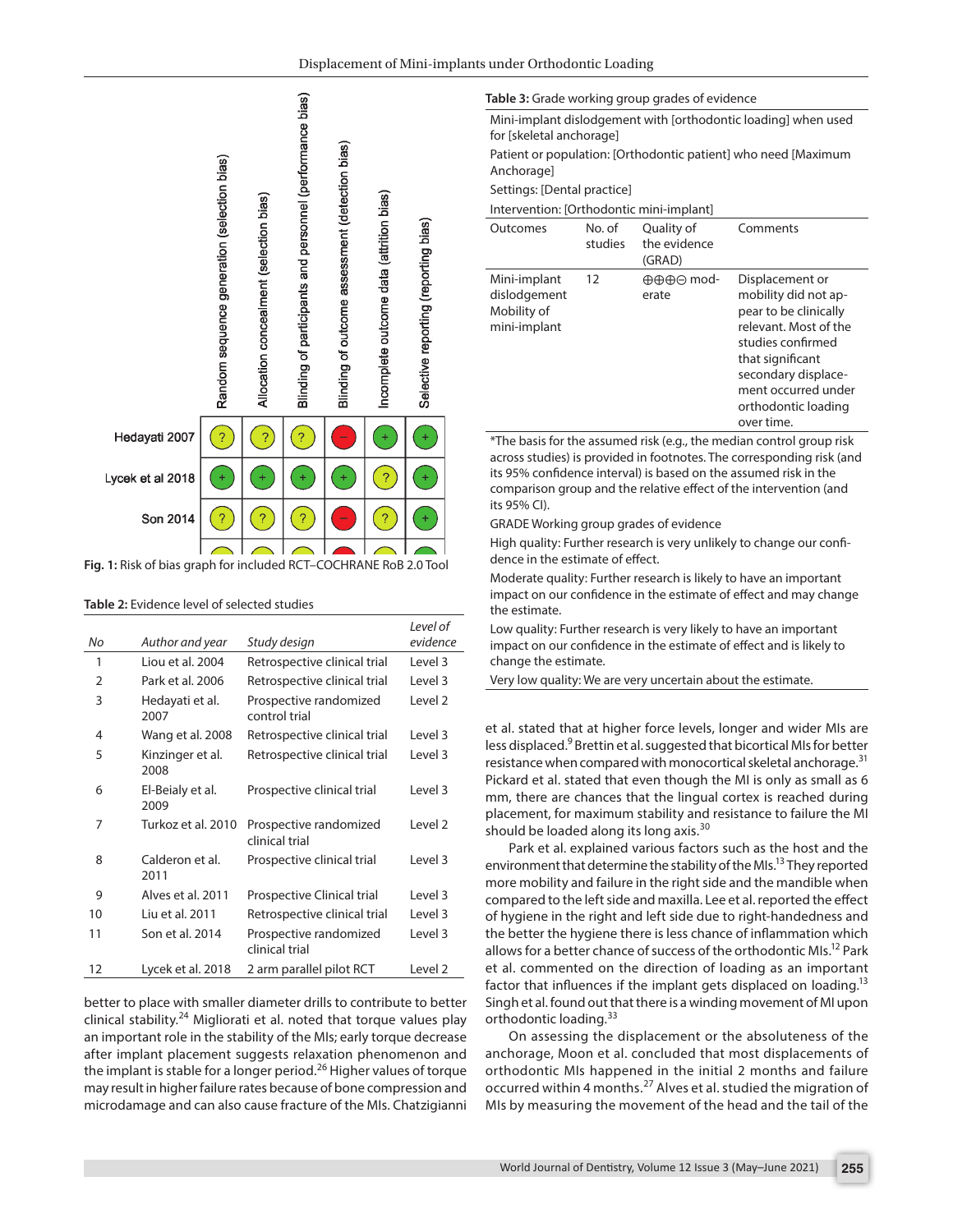**Table 4:** Risk of bias: Newcastle–Ottawa quality assessment scale–cohort studies

| Study                    | Selection | Comparability | Outcome | Overall  |
|--------------------------|-----------|---------------|---------|----------|
| Liou et al. 2004         | **        |               | **      | Poor     |
| Park et al. 2006         | **        | ¥             | ***     | Good     |
| Wang et al. 2008         | **        | ¥             | **      | Moderate |
| Kinzinger et al.<br>2008 | ***       |               | **      | Moderate |
| El-Beialy et al.<br>2009 | ***       |               | ***     | Good     |
| Calderon et al.<br>2011  | **        |               | **      | Moderate |
| Alves et al. 2011        | ***       | ¥             | ***     | Good     |
| Liu et al. 2011          | ***       |               | $***$   | Good     |

MIs under orthodontic force loading and that the displacement was of less clinical relevance regarding its dimensions and the mechanics of movement.17 Kinzinger et al. stated that titanium MIs did not provide a stable anchorage for molar distalization.<sup>20</sup> Park et al. stated that even slightly mobile MIs could withstand force application below 200  $cN$ .<sup>13</sup> Wang et al. stated that there was movement in both the predrilling and self-drilling MIs on orthodontic force loading.<sup>16</sup> The pattern of the displacement or the movement of MI is extrusion, controlled or uncontrolled tipping or bodily movement, and also the displacement of the MI on the right and left side of the same patient need not be the same. The longer the loading period on the MI, the more horizontal displacement occurred, the MI should be placed with a 2 mm of clearance from the tooth roots and the surrounding vital structures.

The limitation of this study is that this review provides an insufficient explanation. From the evidence we assessed, on force application on MI causes dislodgement and drifting of mini-implants and hence it would be safer to evaluate the inter-radicular space before MI is being planned for skeletal anchorage, but no quantitative data can be given on the amount of displacement. Further reviews are needed to evaluate the individual factors that attribute to the displacement of MIs and the success of MIs. More well-planned clinical trials involving MIs success and its factors need to be assessed.

From this systematic review, we can conclude that the MIs provide adequate anchorage when an absolute anchorage is planned in orthodontics. There is primary displacement or mobility that occurs and from these included studies we can confirm that a significant level of secondary displacement and migration of the MI occurs on functional orthodontic loading. Considering that there is a reciprocal movement of the MI, the direction, and position of insertion of the MI should be planned.

# **CONCLUSION**

From evaluating the articles included based on our inclusion criteria in this review, we conclude that there is a displacement of the MI under orthodontic loading and application of force. The studies that we assessed have different methods of evaluation and these warrants for randomized controlled trials with an adequate sample size by estimation of the power of the study, proper randomization technique, and a standard technique for assessing the displacement of the MI will improve the strength of evidence. We can conclude that MIs provide adequate anchorage during orthodontic treatment because the primary displacement of the MIs did not appear to be clinically relevant to failure and mobility.

#### **Re f e r e n c e s**

- 1. Ohmae M, Saito S, Morohashi T, et al. A clinical and histological evaluation of titanium mini-implants as anchors for orthodontic intrusion in the beagle dog. Am J Orthod Dentofac Orthoped 2001;119(5):489–497. DOI: 10.1067/mod.2001.114300.
- 2. Mortensen MG, Buschang PH, Oliver DR, et al. Stability of immediately loaded 3- and 6-mm miniscrew implants in beagle dogs—a pilot study. Am J Orthod Dentofac Orthoped 2009;136(2):251–259. DOI: 10.1016/j.ajodo.2008.03.016.
- 3. Kanomi R. Mini-implant for orthodontic anchorage. J Clin Orthod 1997;31:763–767.
- 4. Favero L, Brollo P, Bressan E. Orthodontic anchorage with specific fixtures: related study analysis. Am J Orthod Dentofac Orthoped 2002;122(1):84–94. DOI: 10.1067/mod.2002.124870.
- 5. Hedayati Z, Hashemi SM, Zamiri B, et al. Anchorage value of surgical titanium screws in orthodontic tooth movement. Int J Oral Maxillofac Surg 2007;36(7):588–592. DOI: 10.1016/j.ijom.2006.10.020.
- 6. Yanosky MR, Holmes JD. Mini-implant temporary anchorage devices: orthodontic applications. Compend Contin Educ Dent 2008;29(1):12– 20.
- 7. Motoyoshi M, Yano S, Tsuruoka T, et al. Biomechanical effect of abutment on stability of orthodontic mini‐implant: a finite element analysis. Clin Oral Implants Res 2005;16(4):480–485. DOI: 10.1111/j.1600-0501.2005.01130.x.
- 8. Liou EJ, Pai BC, Lin JC. Do miniscrews remain stationary under orthodontic forces? Am J Orthod Dentofac Orthoped 2004;126(1):42– 47. DOI: 10.1016/j.ajodo.2003.06.018.
- 9. Chatzigianni A, Keilig L, Reimann S, et al. Effect of mini-implant length and diameter on primary stability under loading with two force levels. Eur J Orthod 2011;33(4):381–387. DOI: 10.1093/ejo/cjq088.
- 10. Min KI, Kim SC, Kang KH, et al. Root proximity and cortical bone thickness effects on the success rate of orthodontic microimplants using cone beam computed tomography. Angle Orthod 2012;82(6):1014–1021. DOI: 10.2319/091311-593.1.
- 11. Jung YR, Kim SC, Kang KH, et al. Placement angle effects on the success rate of orthodontic microimplants and other factors with cone-beam computed tomography. Am J Orthod Dentofac Orthoped 2013;143(2):173–181. DOI: 10.1016/j.ajodo.2012.09.011.
- 12. Lee MY, Park JH, Kim SC, et al. Bone density effects on the success rate of orthodontic microimplants evaluated with cone-beam computed tomography. Am J Orthod Dentofac Orthoped 2016;149(2):217–224. DOI: 10.1016/j.ajodo.2015.07.037.
- 13. Park JH, Chae JM, Bay RC, et al. Evaluation of factors influencing the success rate of orthodontic microimplants using panoramic radiographs. Korean J Orthod 2018;48(1):30. DOI: 10.4041/ kjod.2018.48.1.30.
- 14. Pittman JW, Navalgund A, Byun SH, et al. Primary migration of a miniimplant under a functional orthodontic loading. Clin Oral Investigat 2014;18(3):721–728. DOI: 10.1007/s00784-013-1045-9.
- 15. Lee YK, Kim JW, Baek SH, et al. Root and bone response to the proximity of a mini-implant under orthodontic loading. Angle Orthod 2010;80(3):452–458. DOI: 10.2319/070209-369.1.
- 16. Wang YC, Liou EJ. Comparison of the loading behavior of self-drilling and predrilled miniscrews throughout orthodontic loading. Am J Orthod Dentofac Orthoped 2008;133(1):38–43. DOI: 10.1016/j. ajodo.2006.01.042.
- 17. Alves Jr M, Baratieri C, Nojima LI. Assessment of mini‐implant displacement using cone beam computed tomography. Clin Oral Implants Res 2011;22(10):1151–1156. DOI: 10.1111/j.1600- 0501.2010.02092.x.
- 18. Calderón JH, Valencia RM, Casasa AA, et al. Biomechanical anchorage evaluation of mini-implants treated with sandblasting and acid etching in orthodontics. Implant Dentis 2011;20(4):273–279. DOI: 10.1097/ID.0b013e3182167308.